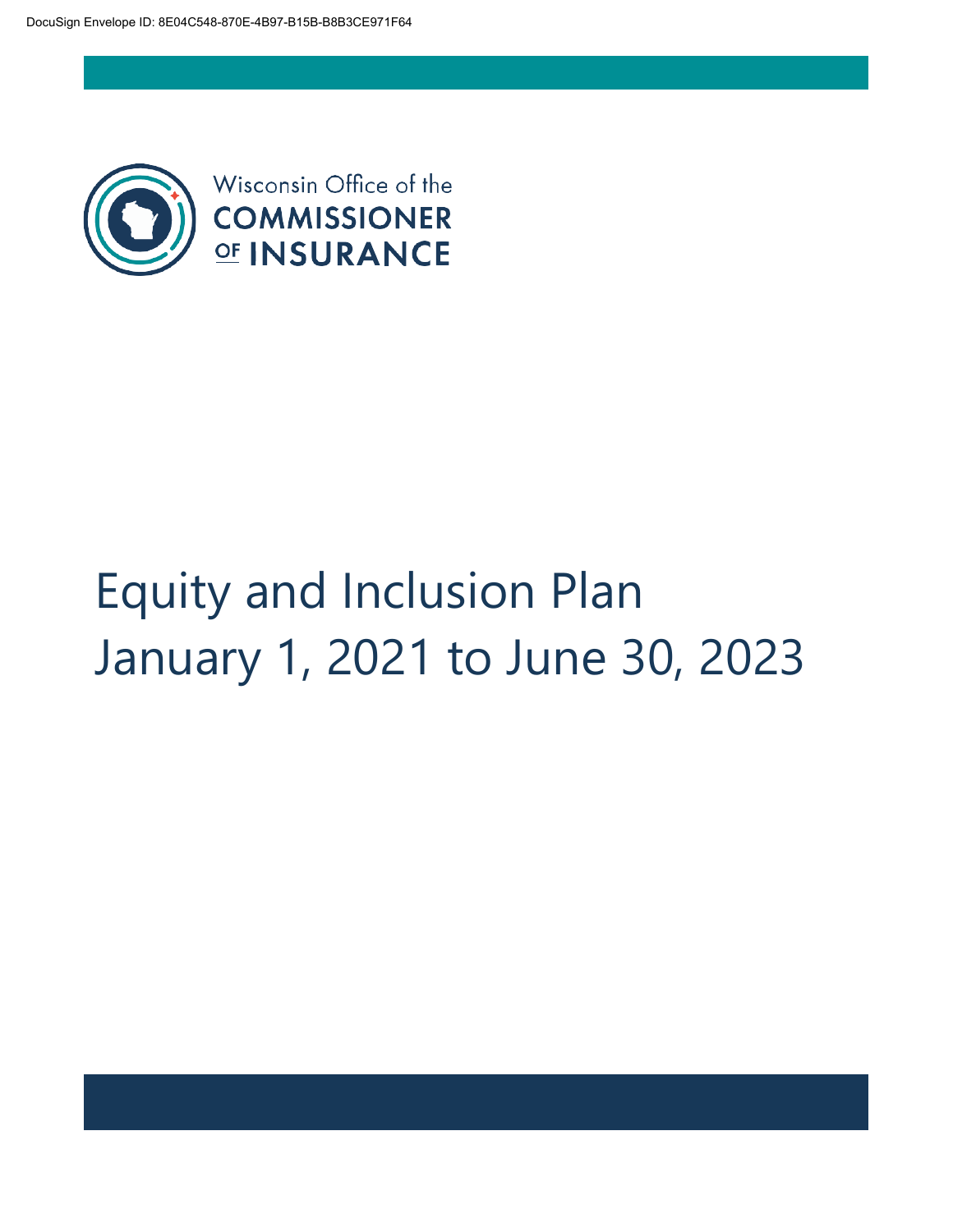# **Table of Contents**

| $\mathsf{I}$ . |                                                                           |  |
|----------------|---------------------------------------------------------------------------|--|
| II.            |                                                                           |  |
| III.           | Individuals Responsible for Directing/Implementing the                    |  |
| IV.            |                                                                           |  |
| V.             |                                                                           |  |
| VI.            | Overarching Goals and Strategies to Advance Equity and Inclusion  Page 12 |  |
| VII.           |                                                                           |  |
| VIII.          |                                                                           |  |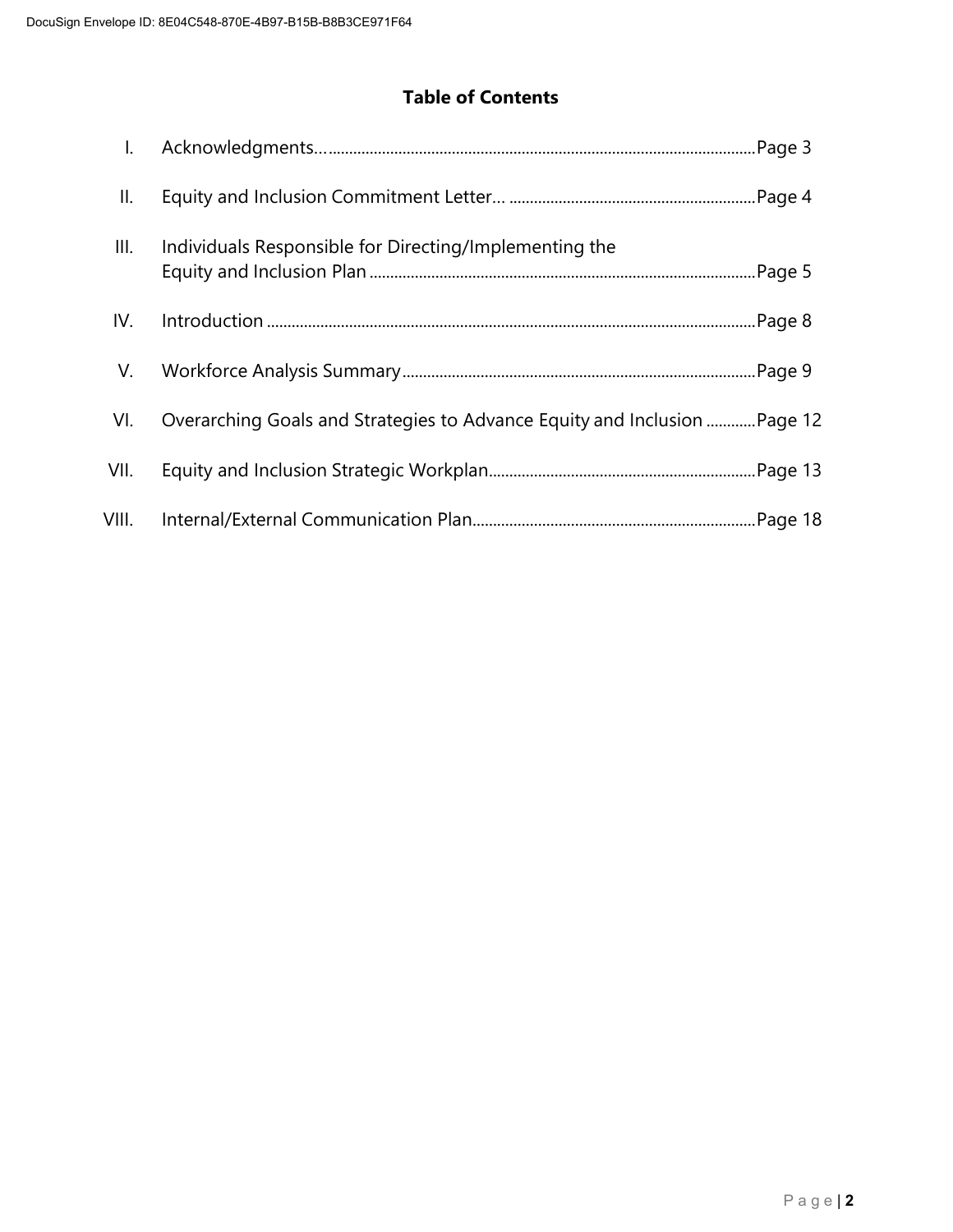#### **Acknowledgments**

We have reviewed and firmly endorse the content of this Equity and Inclusion plan. We are committed to ensuring equal employment opportunity, freedom from discrimination, and affirmative action in compliance with state laws and policies as well as federal laws. By formally integrating equity and inclusion values and practices into existing processes, the Equity and Inclusion Plan enables progress and results to be measured agency wide.

# **Appointing Authority:**

Nathan Houdek, Insurance Commissioner

Signature/Date:

DocuSigned by: Nathan Haudy

4/22/2022 | 1:54 PM CDT

# **Equity and Inclusion Officer (EIO):**

Kristina Thole, Administrative Manager

Signature/Date:

Kristina Thole

DocuSigned by:

5/2/2022 | 1:33 PM CDT

#### **Date of submission to DPM/BEI**: April 11, 2022

#### **Each individual or group listed below contributed to the development of the plan.**

#### **Implementation Team Members:**

Equity, Diversity, and Inclusion Advisory Committee: Lilian Kahite (Chair), Ana Careaga, Jessica Carlson, Mai Cha, Karyn Culver, Roger Frings, Monica Hale, Shasta Hoffhein, Sarah Smith, Kristina Thole, Moua Yang, Kendra Lazzeroni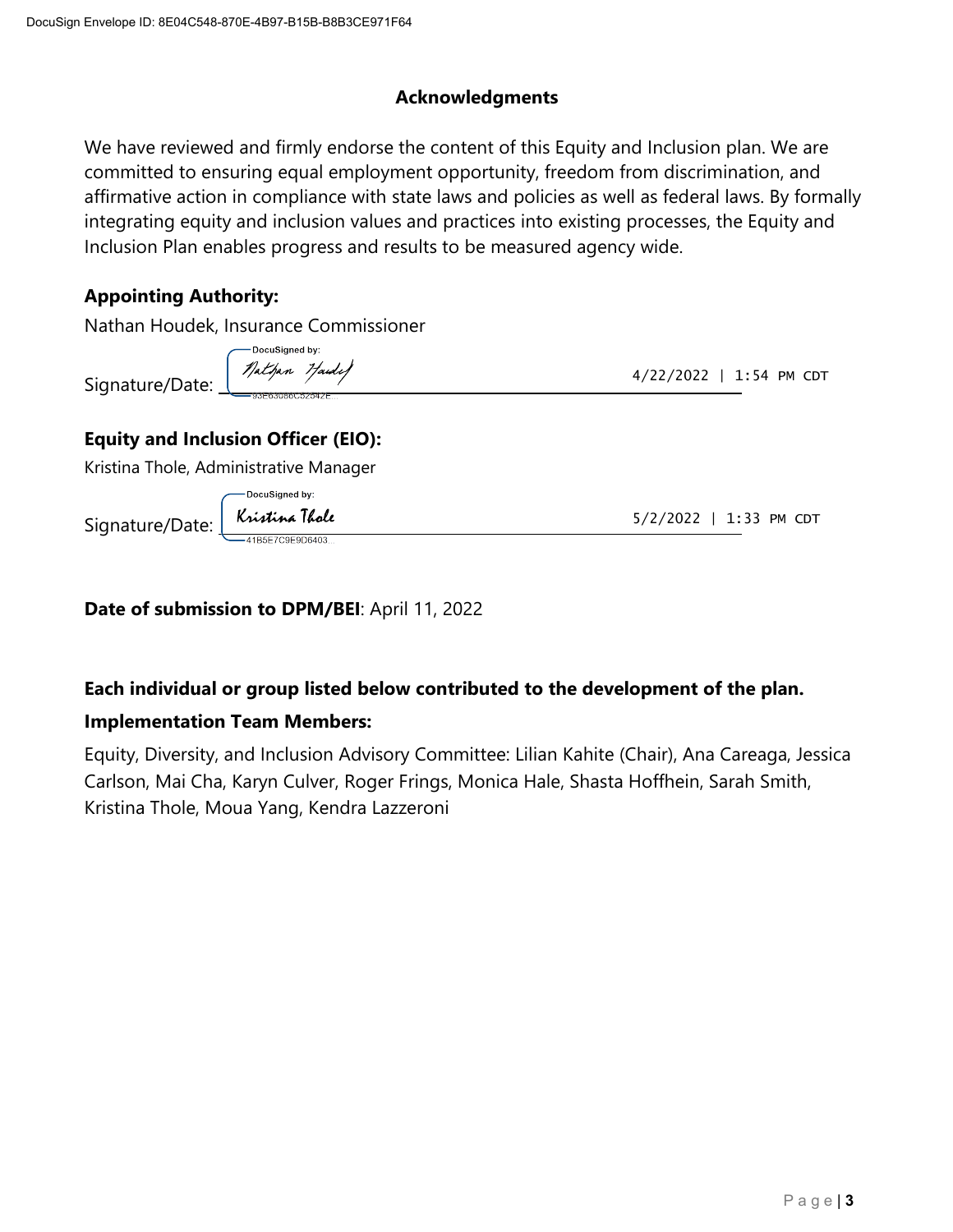# **Wisconsin Office of the Commissioner of Insurance Equity and Inclusion Commitment Letter**

The Office of the Commissioner of Insurance (OCI) hereby reaffirms our commitment to the principles of equity and inclusion for all employees and applicants without regard to an individual's race, ethnicity, gender, age, national origin, religion, disability, sexual orientation, socioeconomic status, education, marital status, and language. We also recognize the importance of embracing the wide range of attributes that diversity brings to the workplace including our values, beliefs, experiences, backgrounds, and behaviors that frame how we see the world and engage with others.

OCI is firmly committed to meeting state laws and policies, as well as federal laws, for equal employment opportunity and affirmative action. OCI recognizes that equal employment opportunity is a legal, organizational, and economic necessity in order to maximize the quality and diversity of the state's workforce. This commitment is extended to all job applicants and employees in every type of position, including unclassified, classified, project, limited-term, volunteers, interns, and work-study personnel.

As part of OCI's commitment to this overall process, we intend to apply equity and inclusion principles to all employment policies, procedures, and programs, wherever it's appropriate, to ensure equal employment opportunity and freedom from bias and discrimination, including recruitment, selection, job assignment, training, compensation, benefits, discipline, promotion, transfer, layoff, and termination processes. Reasonable accommodation will be provided, as requested, to employees and applicants with disabilities.

OCI has developed and is committed to maintaining a written Equity and Inclusion Plan. This Plan has our total support, and OCI pledges its best good faith efforts to achieve the goals identified in the Plan. We expect each manager, supervisor, and employee of OCI to aid in the implementation of this program and be accountable for complying with the objectives of this Plan. OCI will maintain a monitoring and reporting system to ensure overall compliance with the equity and inclusion mandates included in the Plan. The Plan is available for review on OCI's website and upon request at the OCI office.

We look forward to working with the Division of Personnel Management, Bureau of Equity, and Inclusion to implement and maintain culturally responsive and equitable policies and practices and to continue to build a culture of inclusion and respect.

| Signature  | Docusigned by:<br>1 Anthan Haude)                           | Date: | $4/22/2022$   1:54 PM CDT |  |
|------------|-------------------------------------------------------------|-------|---------------------------|--|
|            | Nathan Houdek, Insurance Commissioner                       |       |                           |  |
| Signature: | - DocuSigned by:<br>Rochel Cissue Carabell                  | Date: | 5/2/2022   10:48 AM CDT   |  |
|            | D59930169E594D7<br>Rachel Cissne Carabell, Deputy Insurance |       |                           |  |
|            | Commissioner                                                |       |                           |  |
|            |                                                             |       |                           |  |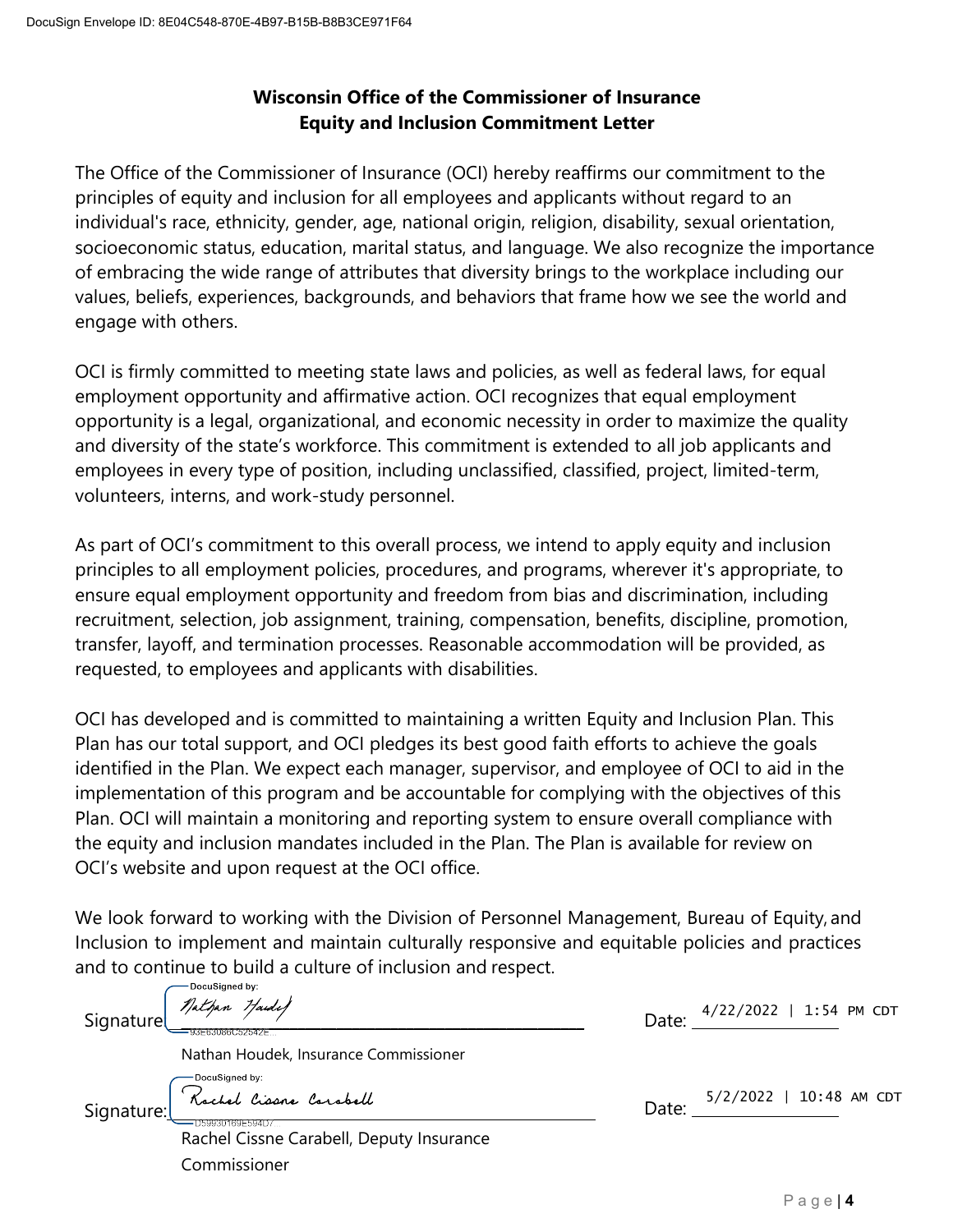# **Individuals Responsible for Directing/Implementing the Equity and Inclusion Plan**

## **Agency Appointing Authority**

The state agency appointing authority carries the overall responsibility for establishing an Equity and Inclusion Program, including goals, timetables, and compliance with all federal and state laws and regulations. The Appointing Authority:

- Communicates the direction and vision to agency leadership that ensures involvement and commitment to the agency's equity and inclusion efforts.
- Develops an equity and inclusion action plan to implement strategies that will comply with affirmative action, equity, and inclusion requirements, build infrastructure and culture committed to equity and inclusion, and incorporates equity and inclusion throughout the agency's work and public service.
- Engages a representative employee and stakeholder group in the planning and development process for the E&I plan to review equity and inclusion related data, recommends opportunities for improvement, and provides support and shared ownership of agency strategies and desired outcomes.
- Ensures that designated personnel responsible for equity and inclusion efforts and programs are given the necessary authority, top management support, and resources to successfully implement their assigned responsibilities.
- Assesses and ensures internal workplace policies and procedures are equitable, culturally responsive, and promote inclusion.
- Provide professional development opportunities and resources that raise awareness, build knowledge and understanding, and encourage and promote an inclusive culture.
- Seeks advice and quidance from the Equity, Diversity and Inclusion Advisory Committee on agency E&I programs, initiatives, and policies.

#### **Name of individuals responsible:**

| <b>Name:</b> Nathan Houdek                        | <b>Title:</b> Insurance Commissioner        |
|---------------------------------------------------|---------------------------------------------|
| <b>Email: Nathan.Houdek@Wisconsin.gov</b>         | <b>Phone: 608-266-2493</b>                  |
| <b>Name:</b> Rachel Cissne Carabell               | <b>Title:</b> Deputy Insurance Commissioner |
| <b>Email:</b> rachel.cissnecarabell@wisconsin.gov | <b>Phone: 608-264-8126</b>                  |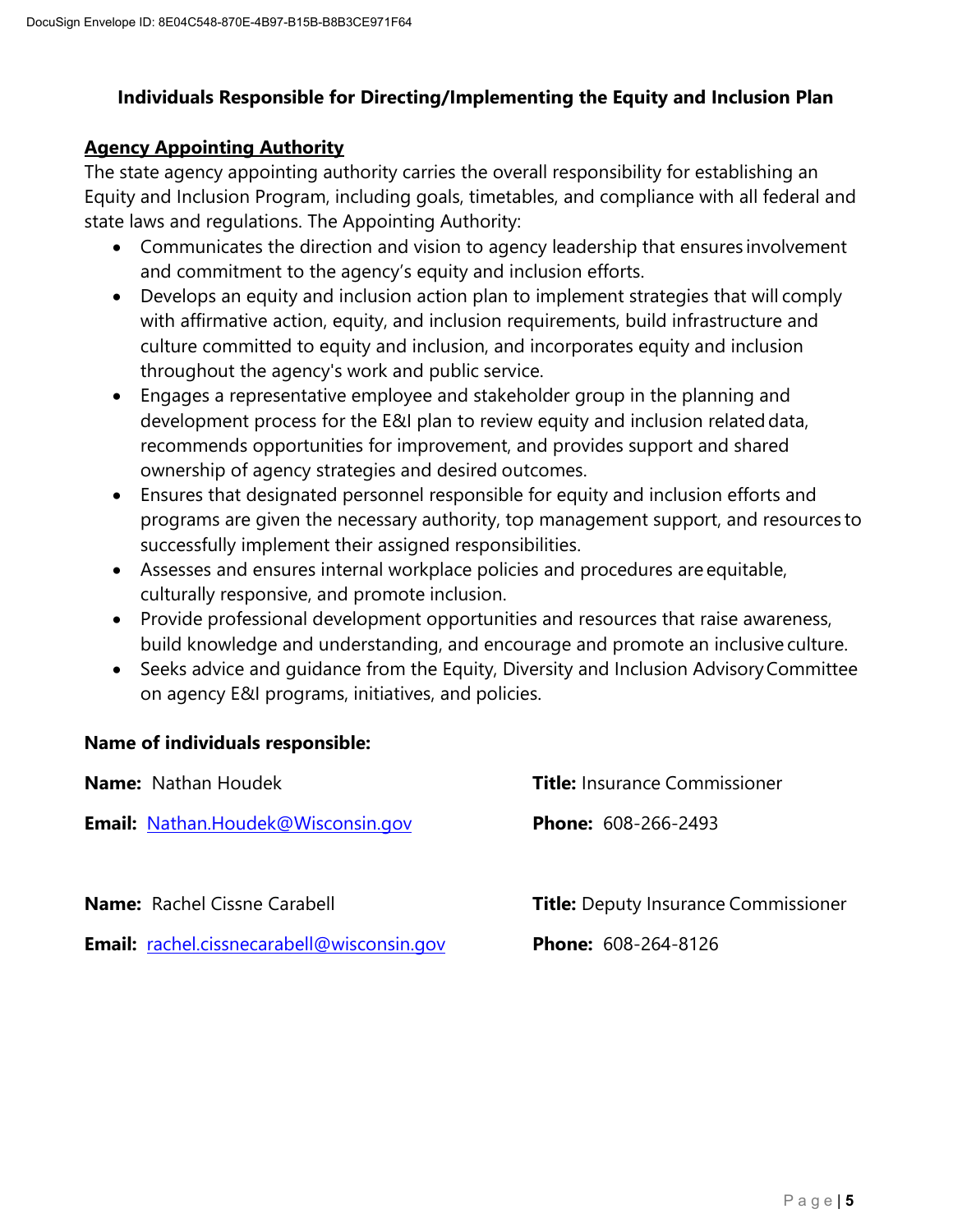## **Equity and Inclusion Officer**

The Equity and Inclusion Officer (EIO) or designee, as delegated by the EIO, is directly responsible for developing, coordinating, implementing the agency's E&I plan. The EIO:

- Plans, guides, and advises the appointing authority and executive leadership in establishing and maintaining equity and inclusion plans, programs, and policies. This includes engaging appropriate individuals and stakeholders throughout development, implementation, and continuous improvement activities of plan actions.
- Coordinates, develops, and implements equity and inclusion initiatives that supportthe agency's equity and inclusion plan goals.
- Keeps the agency head and agency leadership at various organizational levels informed of E&I developments, progress, and potential concerns.
- Ensures communication and dissemination of equity and inclusion plan, policy and program information, and employee access to the plan and related policies.
- Works with leadership to identify, coordinate, facilitate, or provide equity andinclusion training to increase awareness, support, and maintain compliance.
- Establishes and maintains internal monitoring and reporting systems to measure the effectiveness of the agency's programs and activities, ensure compliance, and meet state and federal requirements. This includes data gathering and analysis.
- Audits hiring and promotion patterns and the selection of candidates for career development and training programs to remove barriers.
- Ensures agency selection criteria are objective, uniform and job-related, and that personnel decision-making processes adhere to EEO and AA principles.
- Promotes and coordinates agency participation in enterprise equity and inclusion programs and initiatives, including the State Student Diversity Internship program, the annual state diversity awards, the non-competitive appointment for certain disabled veteran's program, W-2 program, the disabled veteran's program, etc.
- Serves as agency's point of contact for professional and community organizations to promote and assist with employment opportunities for underrepresented groups.
- Attends at least 12 hours of E&I and agency supervisory training annually.
- Participates in and advises OCI's Equity, Diversity and Inclusion Committee as a nonvoting member.
- Communicates quarterly with OCI as to status of the plan and initiatives.
- Coordinates with HR Manager to access data necessary to determine if objectives and metrics are being met; communicates with the DEI-AC on status
- Communicates with DEI-AC on current status of hires/recruitments/retentions, promotion efforts associated with minorities.
- Reports to management on regular basis as part of Sr. Management meetings status of EDI initiatives.

# **Name of individual responsible:**

| <b>Name:</b> Kristina Thole                | <b>Title:</b> Director, Office of Administrative Services |
|--------------------------------------------|-----------------------------------------------------------|
| <b>Email:</b> Kristina.Thole@wisconsin.gov | <b>Phone: 608-261-8566</b>                                |

P a g e | **6**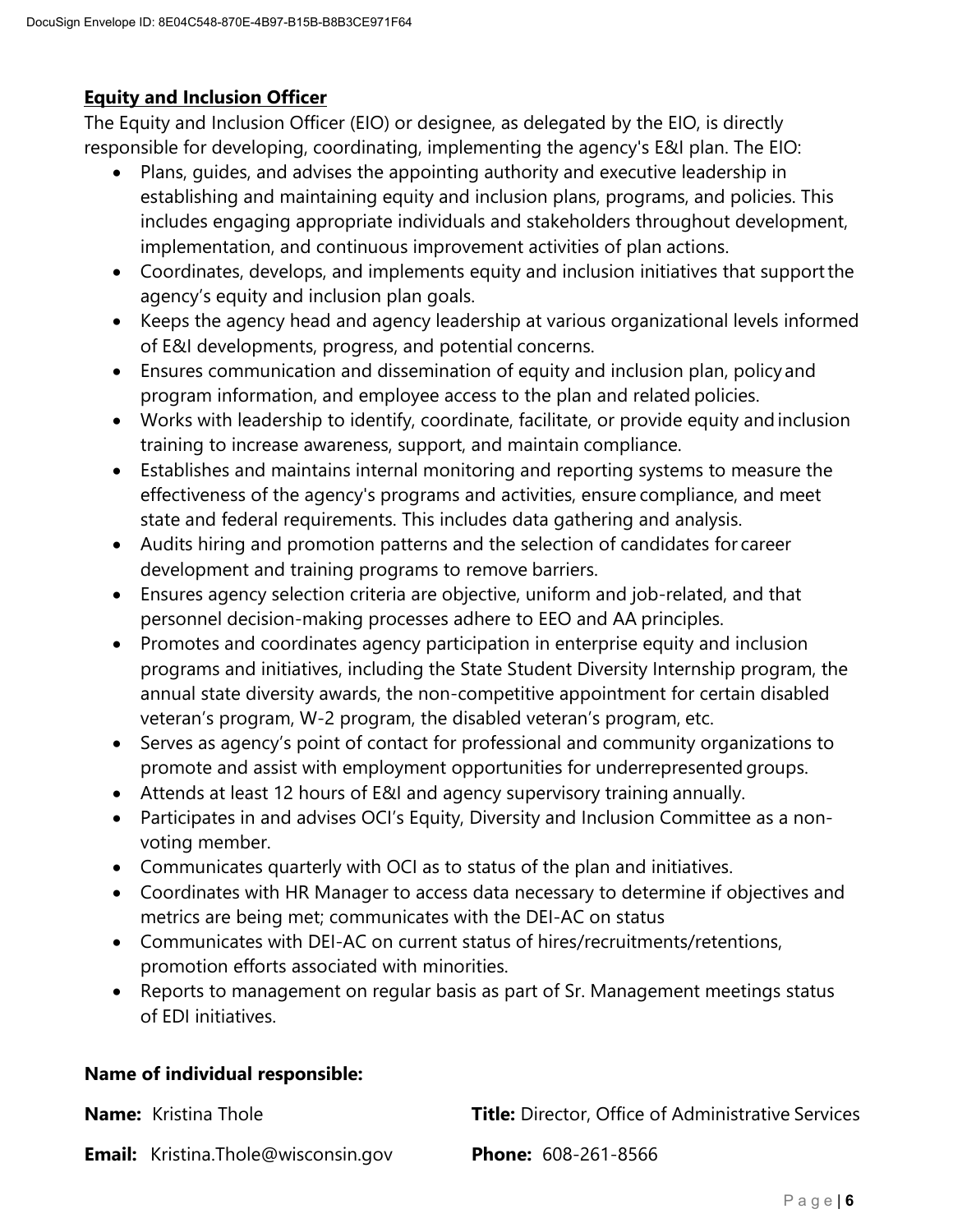#### **Equity and Inclusion Designees**

The designees responsible for assisting with the implementation of the equity and inclusion plan efforts. The E&I designees:

- Ensure dissemination of all relevant E&I information to appropriate staff.
- Review policies, procedures, and practices, and recommend changes to the EIO.
- Assist in development, implementation, and management oversight of policies, programs, and procedures for the administration of OCI's E&I efforts.
- Assist with promotion and coordination of OCI's E&I programs and initiatives.
- Ensure communication and dissemination of OCI's E&I plan, policy and program information, and employee access to the plan and related policies.
- Assist the EIO in conducting periodic audits of recruitment activity to measure the effectiveness of efforts and activities to attaining strategic equity and inclusion goals and objectives.
- Attend E&I and agency supervisory training annually.

#### **Name of individuals responsible:**

| <b>Name:</b> Equity, Diversity, and Inclusion Advisory Committee <b>Title:</b> Lilian Kahite, Chair |                            |
|-----------------------------------------------------------------------------------------------------|----------------------------|
| <b>Email:</b> Lilian.Kahite@wisconsin.gov                                                           | <b>Phone:</b> 608-264-8114 |

#### **HR Manager**

The HR Manager is responsible for ensuring equitable and consistent administration and application of all personnel policies and provides direct supervision of E&I professionals. The HR Manager:

- Maintains effective working relationships with agency E&I designees.
- Provides leadership to HR staff and others to ensure personnel decision-making processes adhere to affirmative action, equal opportunity, and E&I principles.
- Ensures hiring managers and supervisors work effectively to develop and execute the E&I plan.
- Provides the EIO the support and data necessary to perform duties and responsibilities related to E&I.
- As designated, manages the agency's medical issues. This may include coordinating and monitoring the agency's FMLA and reasonable accommodation requirements to ensure compliance with the American with Disabilities Act (ADA).

#### **Name of individual responsible:**

| <b>Name:</b> Adam Fermanich                | <b>Title: Human Resources Manager</b> |
|--------------------------------------------|---------------------------------------|
| <b>Email:</b> Adam.Fermanich@wisconsin.gov | <b>Phone: 608-261-8078</b>            |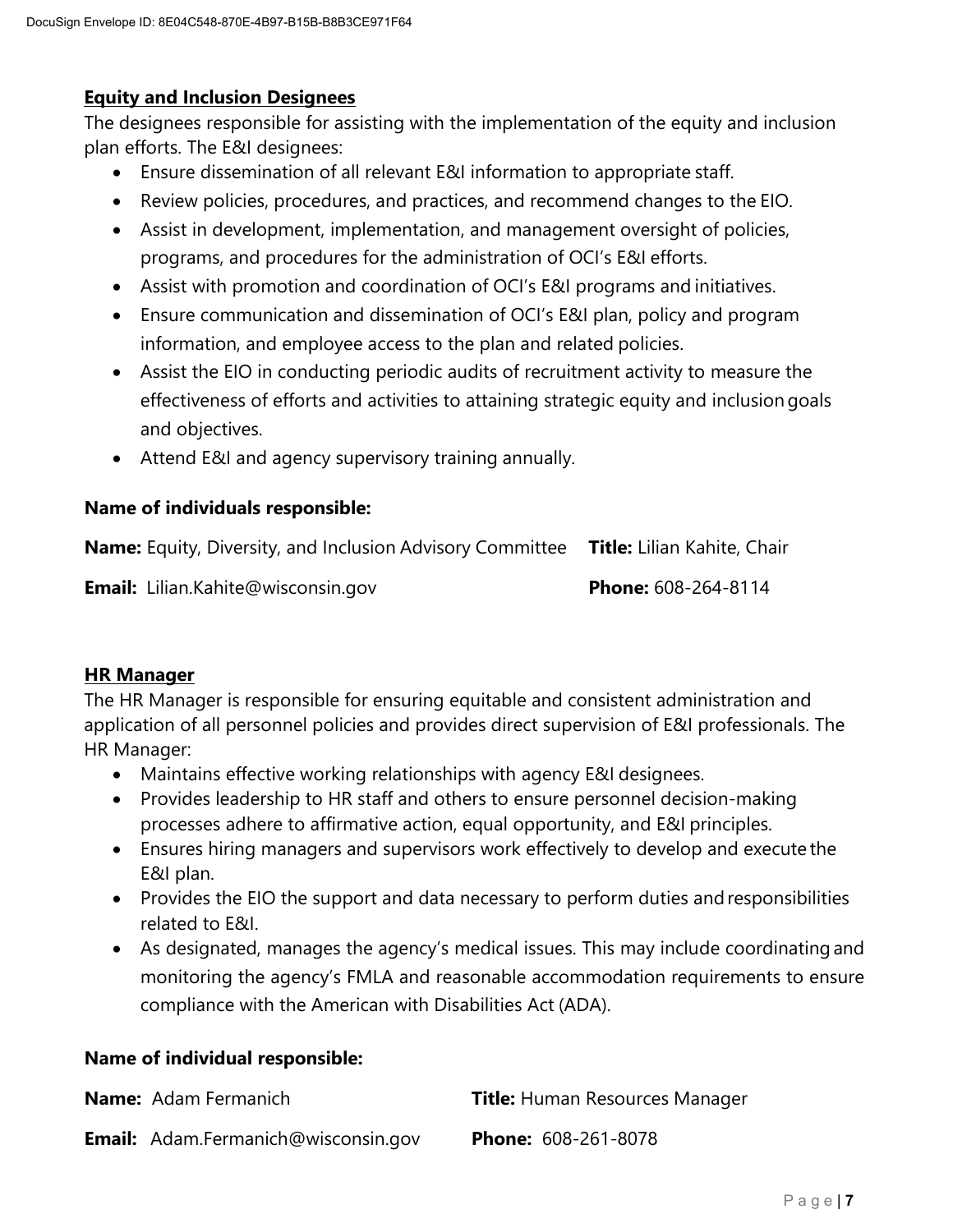#### **Introduction**

OCI's mission is to protect and educate Wisconsin consumers by maintaining and promoting a strong insurance industry. We can only achieve this mission if our workforce is also strong. Diversity, equity, and inclusion are key components of a strong workforce. By incorporating these components into the core areas of recruitment, retention, and agency culture, we can identify and address barriers impacting our employees and the public consumers we serve.

OCI's newly revamped Equity, Diversity, and Inclusion Advisory Committee (Committee) drafted this Equity and Inclusion Plan (Plan) with input from coworkers and in consultation with senior leaders. Throughout the planning process, the Committee met to discuss strategies in plan development. The Commissioner and Deputy Commissioner met with the Committee multiple times to provide feedback and to help shape and guide the plan. In addition, they encouraged the Committee to attend training sponsored by the NAIC (National Association of Insurance Commissioners) related to Insurance and Race as well as Equity and Inclusion so they could have a better understanding of these important topics. Several committee members attended.

Through discussions and review of available data, the Committee identified education and communication as key strategies to promoting equity, diversity, and inclusion. The Plan lays the foundation for OCI staff to better understand how racism, discrimination, and bias may have perpetuated disparities within OCI as well as within the insurance sector. While this Plan specifically identifies goals and strategies within OCI, it's important to identify additional activities OCI is leading within the insurance sector, nationally as well as statewide, to help identify and address barriers. Former Commissioner Afable was the co-chair for a subcommittee of NAIC's Special (EX) Committee on Race and Insurance. The subcommittee is charged with determining which barriers potentially disadvantage people of color and/or historically underrepresented groups in the Life Insurance and Annuities lines of business. In addition, OCI is researching how to best gather data to better understand the demographics within the industry we regulate.

Beginning in 2021, OCI will build on initial and ongoing education and training for employees and the insurance industry. The Plan helps guide OCI to gather and maintain data which will allow us to assess our current status and monitor expected improvements based on strategies outlined within the Plan. This is a living, breathing document that will necessarily grow as our knowledge, experience, and data grows. While the Plan was compiled by volunteers on the advisory committee, it will take sustained and genuine efforts of all OCI employees, and an ongoing commitment from the senior management team, to achieve the improvements needed in recruitment, retention and agency culture. Wisconsin has been a leader and pioneer in the fight for equality and equal opportunity. More can and must be done, and OCI is committed to this task.

- *OCI Equity, Diversity, and Inclusion Advisory Committee*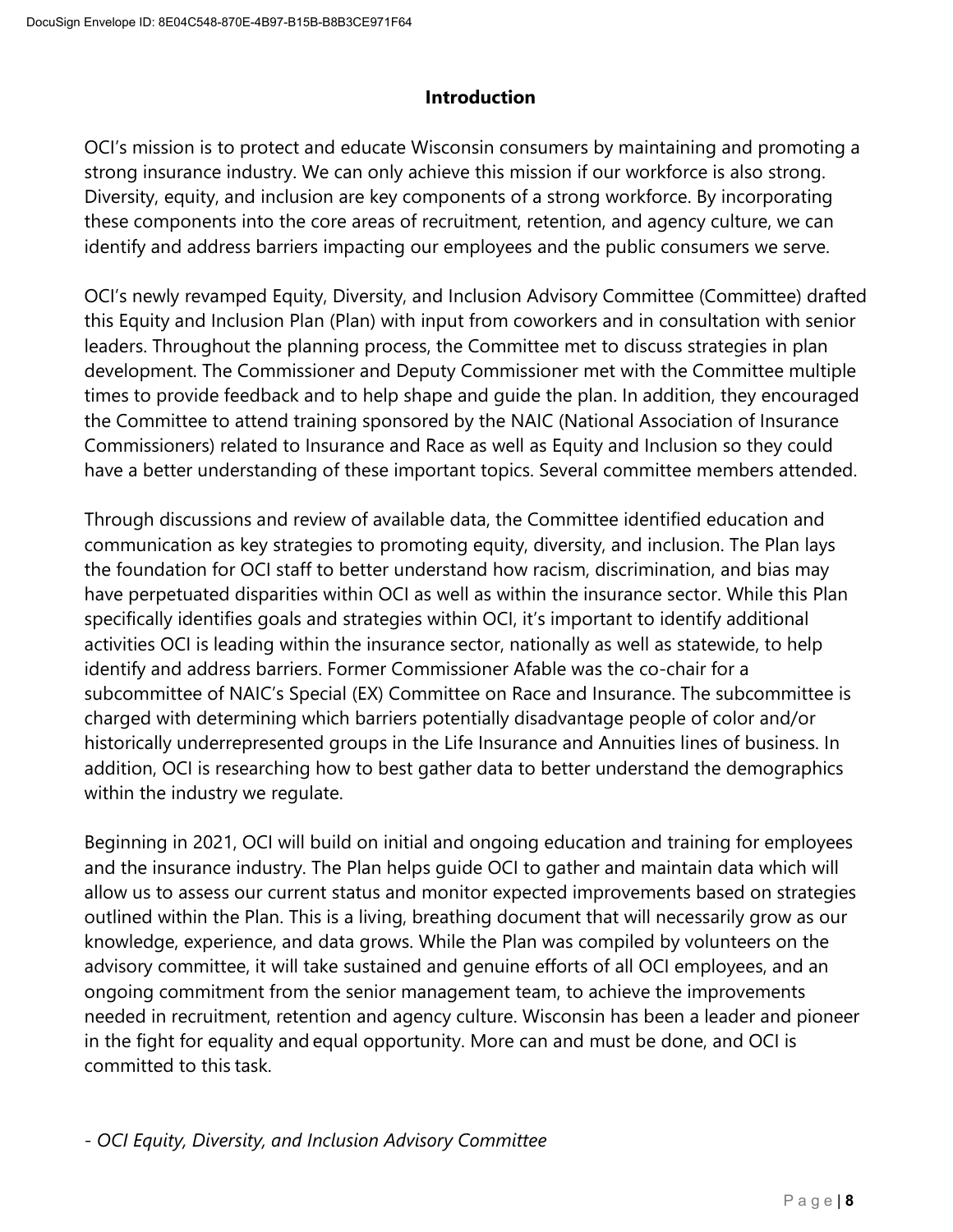# **Workforce Analysis Summary**

As part of the workforce analysis process, the Committee reviewed the following data:

2018 State of Wisconsin Workforce Report Vacancy Reporting, 12-31-19 OCI Demographics Commissioner of Insurance Availability - 145 Commissioner of Insurance Utilization – 145 Commissioner of Insurance Availability Calculations – 145 State Underutilization Report 2020 Workforce Analysis – Demographic Summary (Time Frame: End of CY2019 Q3) Workforce Analysis – Demographic Summary (Time Frame: End of CY2020 Q3) OCI Recruitment Data Summary 7.1.16-11.30.20

In reviewing data from the 2018 State of Wisconsin Workforce Report, that analyzes data from fiscal years 2017 and 2018, OCI's employees had an average of 12.9 years in state service, 49.1 was the average age of employees, while 16.8% were self-identified as minorities, and 56.8% of the workforce were women. In addition, in fiscal year 2017, OCI had 8 employee separations for a turnover rate of 5.9%. In fiscal year 2018, OCI had 12 employee separations for a turnover rate of 9.2%. In both years, 50% or more of the separations were a result of retirements. Within the last 12 months, no employees that separated from OCI elected to have an exit interview.

At the end of 2019, OCI had 95.1% of its total 129.8 FTE (Full Time Employee) vacancies filled. This indicates a vacancy rate of approximately 4.9%.

In reviewing the State Underutilization Report 2020, OCI has made improvements to hiring and retaining a diverse workforce. OCI is no longer considered underutilized in any job group for either women or minorities. However, due to statewide underutilization, all agencies are considered underutilized in certain job groups. In comparing the 2017 and 2020 underutilization data, OCI was identified as being underutilized for women in Job Group 016 (Fiscal) in 2017. However, the 2020 data indicates improvement. While OCI has not met or exceeded the availability of women in Job Group 016, OCI is within the 2 standard deviation margin and therefore OCI is no longer considered underutilized for women in this job group. Areas of improvement also remain in specific job groups as the availability of women or minorities still exceed our workforce demographics.

In comparing third quarter data for 2019 and 2020, employees that self-identified as disabled or as a veteran decreased slightly. Specifically, in the third quarter of 2019, 3.5% of OCI's employee population self-identified as disabled and 3.1% identified as a veteran; while in the third quarter of 2020, 3.3% of OCI's employees self-identified as disabled, and 2.4% as a veteran. In comparison to the enterprise data, OCI underperformed in both the disabled and veterans' categories for the third quarter for both 2019 and 2020. The third quarter for 2019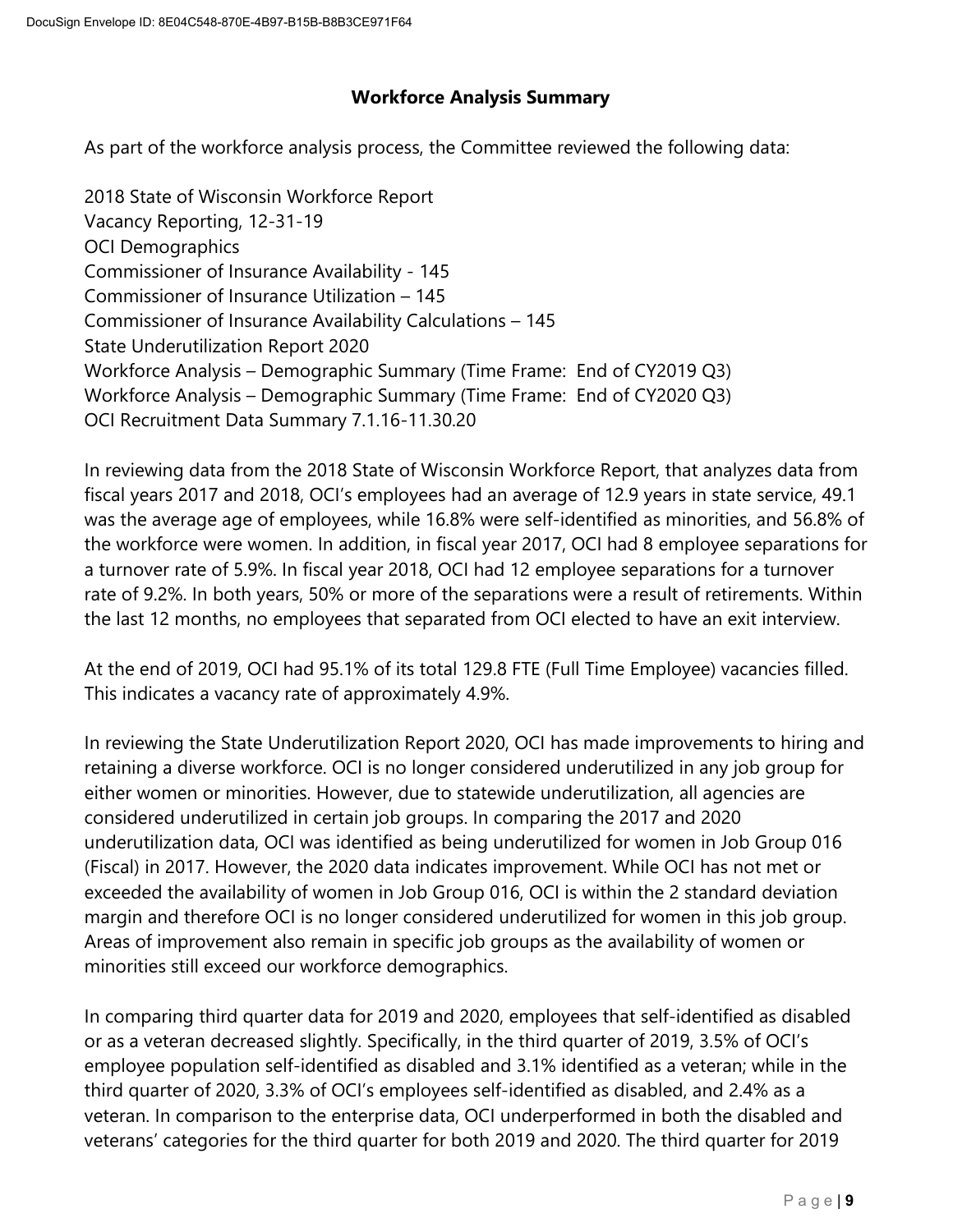indicated the enterprise was composed of 5.2% disabled employees and 9.0% for veterans; while the 2020 data indicated no change for disabled employees and decreased to 8.7% for veterans.

In reviewing OCI's general demographics (report dated 02/10/2020), OCI is comprised of 54.40% women, 20% have self-identified as a minority (American Indian, Asian, Black, Hispanic or Pacific Islander), 16.8% have 21 years or more of State employment, and 71.2% are the age of 40 or older. 17.60% of these employees are the age of 60 or older, which indicates who is eligible (or soon to be eligible) to retire.

In analyzing recruitment information (OCI Recruitment Data Summary 7.1.16 - 11.30.20), OCI has posted 56 job announcements from July 1, 2016 to November 30, 2020. Of those, 14% were for supervisor or manager level positions, and the fiscal job group had the most announcements at 46.4%. There were 1,106 applicants that completed the application process during this timeframe, 138 applicants for supervisor or manager level positions and 503 applicants for the fiscal job group. Of the 138 applicants that applied for supervisor or manager positions, 42% were women, 18.8% self-identified as a minority, 10.8% were veterans, and 0% self-identified as disabled. Of the 503 applicants that applied for the fiscal job group, 47.7% were women, 21.3% self-identified as minority, 6.6% were veterans, and 1% self-identified as disabled.

Staff level positions make up the largest employee population at 85.6%. Of the staff level positions, 67.22% are age 40 or older and 17.76% of them are 60+ years of age. In addition, women comprise of 52.34% of the positions, while only 19.62% have self-identified as American Indian, Asian, Black, Hispanic or Pacific Islander. In contrast, first line supervisors and above (including section chiefs and managers) consist of the remaining 14.4% of OCI's employees. Women comprise of 66% of these employees, 16.6% have self-identified as a minority (American Indian, Asian, Black, Hispanic or Pacific Islander), 33.3% have been employed for 21 or more years with the State, 88.8% are 40 years or older, and 16.6% are 60 years of age or older.

In reviewing the data available to us, we have identified a lack of data in determining the number (and the details) of promotions within and to OCI positions. With a fair amount of OCI's employees eligible for retirement now or within the next few years, there will be a significant need to recruit new employees. OCI can utilize this opportunity to build a significant outreach connection in the community to increase its overall diversity at all levels within the organization. In addition, tapping into diverse applicants at the staff level positions now, enriching our retention strategies, and enhancing our culture will help ensure a strong pipeline for higher level positions in the years to come.

The Equity, Diversity, and Inclusion Advisory Committee incorporated actions into the strategic workplan to address the following key observations and feedback shared by coworkers:

• Staff raised questions about the amount of racial diversity in supervisor positions.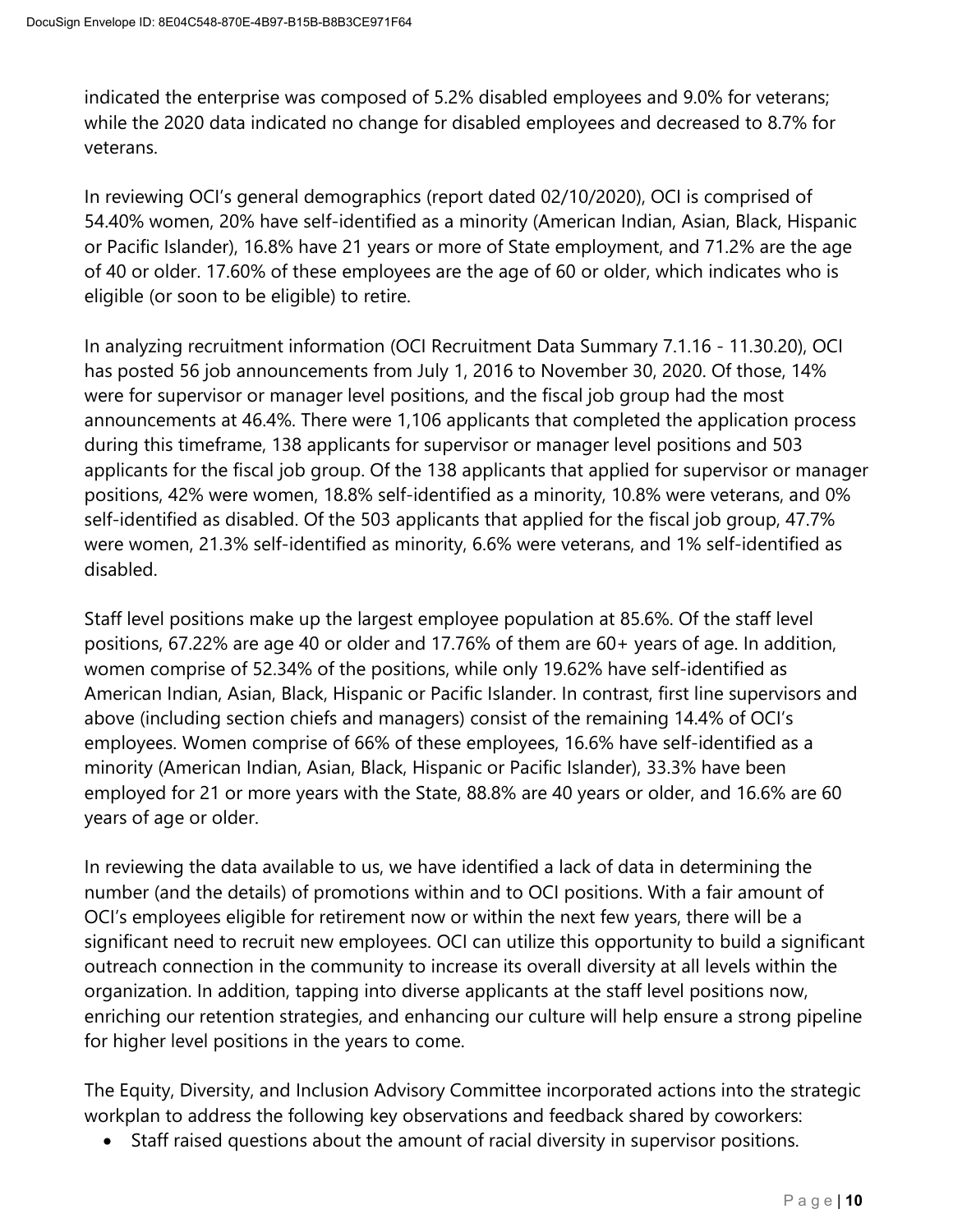- They expressed a desire for increased transparency and communication about OCI's current diversity status and efforts to improve equity, diversity, and inclusion.
- Staff discussed ways to help support recruitment and retention of a diverse workforce.
- Staff asked for a way to anonymously share workplace concerns.
- Staff identified no- or low-cost, easy actions to demonstrate an inclusive culture, such as prominently displaying equal opportunity posters and including preferred pronouns in email signatures.
- The Committee discussed anticipated retirements in the upcoming months/years which will provide an opportunity to increase diversity.

Based on the quantitative and qualitative information referenced above, the committee prioritized the goals, strategies, and actions that follow as a means for objectively assessing OCI's status and making improvements going forward. Key actions in each area relate to increasing education and awareness as well as communicating, both internally and externally, OCI's long-term commitment to promoting an equitable, diverse, and inclusive workplace.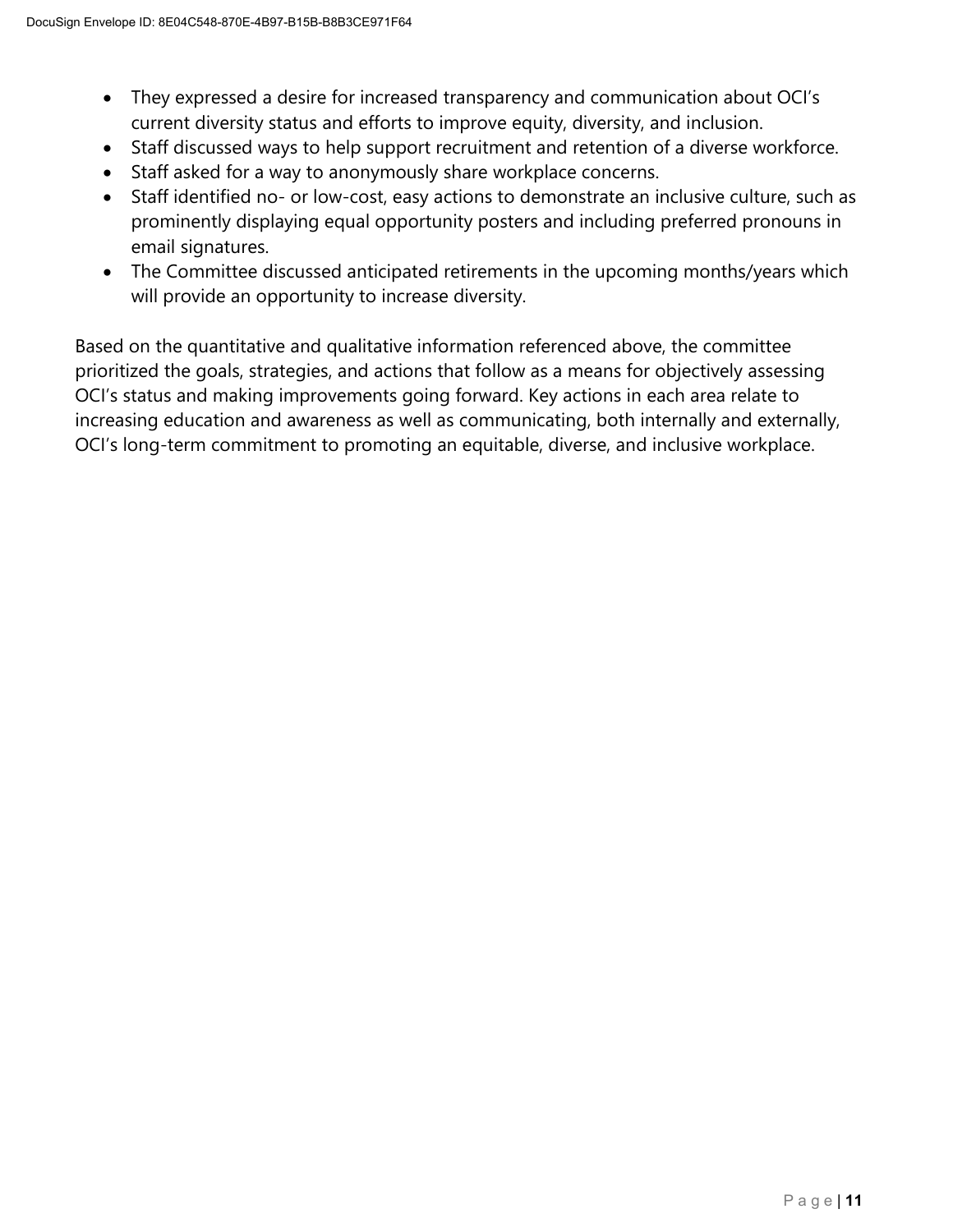# **Overarching Goals and Strategies to Advance Equity and Inclusion**

| Goals                                                                                                                                                                                         | <b>Strategies to Achieve Goals</b>                                                                                                                                                                                                                                                                      |
|-----------------------------------------------------------------------------------------------------------------------------------------------------------------------------------------------|---------------------------------------------------------------------------------------------------------------------------------------------------------------------------------------------------------------------------------------------------------------------------------------------------------|
| <b>Recruitment Goal</b><br><b>OCI will actively recruit a</b><br>diverse workforce and<br>address equity, diversity,<br>and inclusion (EDI) when<br>hiring across all job<br>classifications. | Promote EDI as a strategic priority so potential applicants are aware of OCI's<br>$\bullet$<br>commitment in this area.<br>Review job descriptions and posting process with EDI in mind.<br>Explore new recruitment methods and resources in order to promote a more diverse<br>applicant pool          |
|                                                                                                                                                                                               |                                                                                                                                                                                                                                                                                                         |
| <b>Retention Goal</b>                                                                                                                                                                         | Educate and communicate opportunities for career advancement and personal/professional<br>growth. Monitor and analyze exit information data                                                                                                                                                             |
| <b>OCI will create and maintain</b><br>an equitable and inclusive<br>work environment with an<br>emphasis on increasing<br>internal promotions and<br>decreasing diversity<br>turnover rate.  |                                                                                                                                                                                                                                                                                                         |
| <b>Agency Culture</b><br>OCI will promote an agency<br>culture free of bias $- a$<br>respectful culture that values<br>diversity, promotes equity<br>and is actively inclusive.               | Develop, distribute, and analyze a staff survey<br>Foster open communication among staff. Ensure regular ongoing communication among the<br>advisory committee, OCI leadership and employees<br>Increase staff and leadership knowledge, understanding and competency in EDI<br>Analyze key EDI metrics |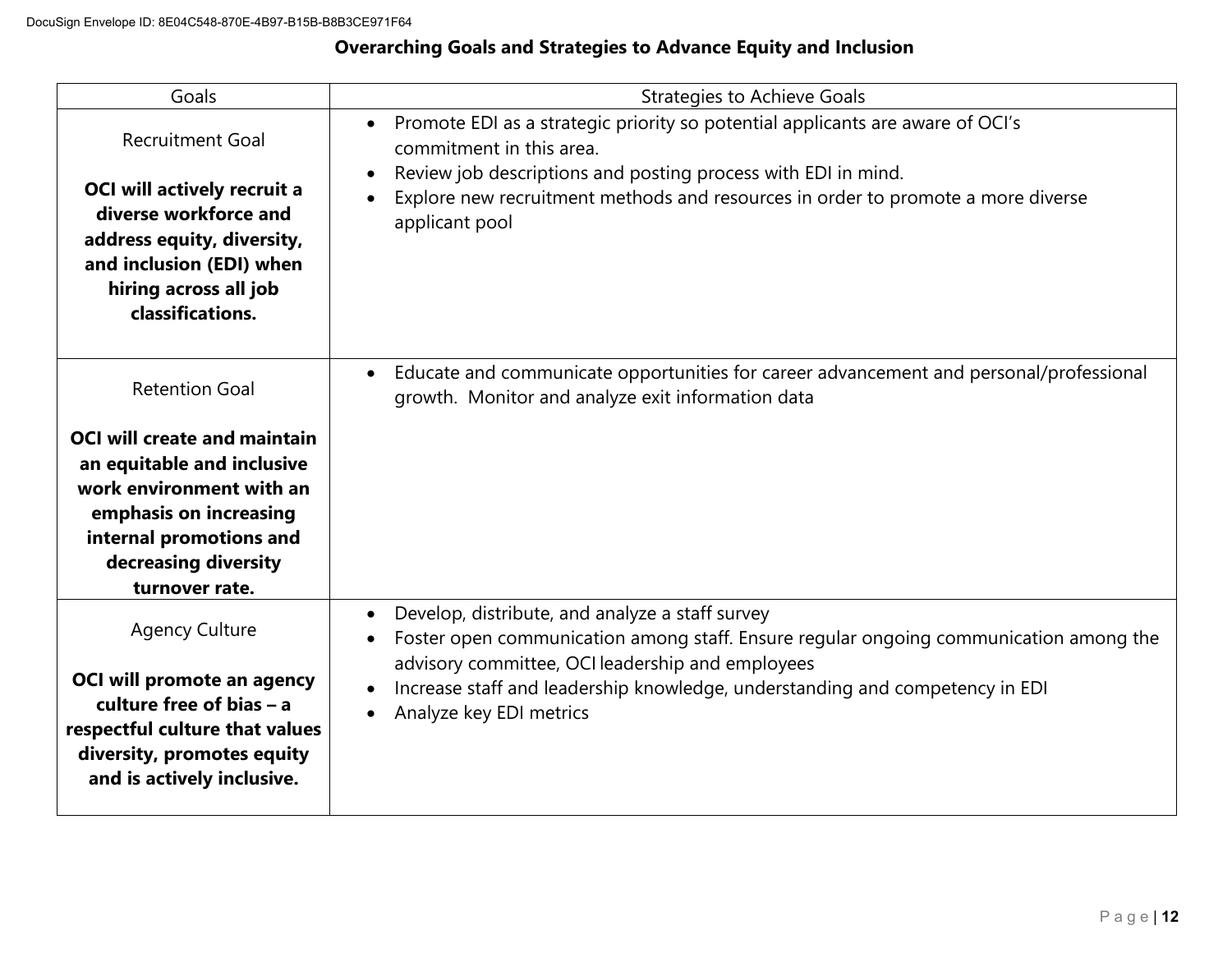# **Equity and Inclusion Strategic Workplan**

| <b>Recruitment</b><br><b>Strategies</b>                                                                                       | <b>Actions</b>                                                                                                                                                                                                                                                                                                                                                                                           | <b>KPI</b>                                                                                                                                                                                                                                                      | Outcome/<br><b>Metric</b>                                                                                                                                           | Responsible<br>staff/office                               | <b>Targeted</b><br><b>Completion</b><br><b>Date</b> |
|-------------------------------------------------------------------------------------------------------------------------------|----------------------------------------------------------------------------------------------------------------------------------------------------------------------------------------------------------------------------------------------------------------------------------------------------------------------------------------------------------------------------------------------------------|-----------------------------------------------------------------------------------------------------------------------------------------------------------------------------------------------------------------------------------------------------------------|---------------------------------------------------------------------------------------------------------------------------------------------------------------------|-----------------------------------------------------------|-----------------------------------------------------|
| • Promote EDI as<br>a strategic<br>priority so<br>potential<br>applicants are<br>aware of OCI's<br>commitment in<br>this area | • Post current EDI documents on<br>intranet and external website<br>· Identify and use social media to<br>highlight EDI efforts at OCI and<br>within the insurance industry<br>• Assess usability of OCI's<br>external web site for<br>individuals with<br>disabilities<br>· Identify additional actions<br>for promoting EDI to<br>potential recruits                                                   | · Up-to-date<br>documents posted to<br>intranet and external<br>website<br>$\bullet$ # of social media<br>postings related to<br><b>EDI</b><br>$\bullet$ # of additional<br>actions explored for<br>demonstrating EDI as<br>a priority to potential<br>recruits | • At least 1 social<br>media posting<br>per month<br>related to EDI<br>• Maintain<br>usability of OCI's<br>external website<br>for individuals<br>with disabilities | Office of<br><b>Public Affairs</b>                        | December<br>2021 and<br>ongoing                     |
| • Review job<br>descriptions and<br>posting process<br>with EDI in mind                                                       | • OAS Director and DOA HR review<br>job descriptions and postings to<br>ensure postings encourage<br>individuals with diverse<br>backgrounds to apply<br>· Identify relatable education,<br>training, or work for positions<br>being posted<br>• Post position/job openings, on<br>more than just the Wisc.Jobs<br>website, for the maximum<br>amount of time to get a wider<br>range of people to apply | $\bullet$ # of job descriptions<br>reviewed<br>$\bullet$ # of postings<br>reviewed                                                                                                                                                                              | • 100% of all<br>postings will be<br>reviewed                                                                                                                       | <b>OAS Director</b><br>in.<br>coordination<br>with DOA HR | Ongoing                                             |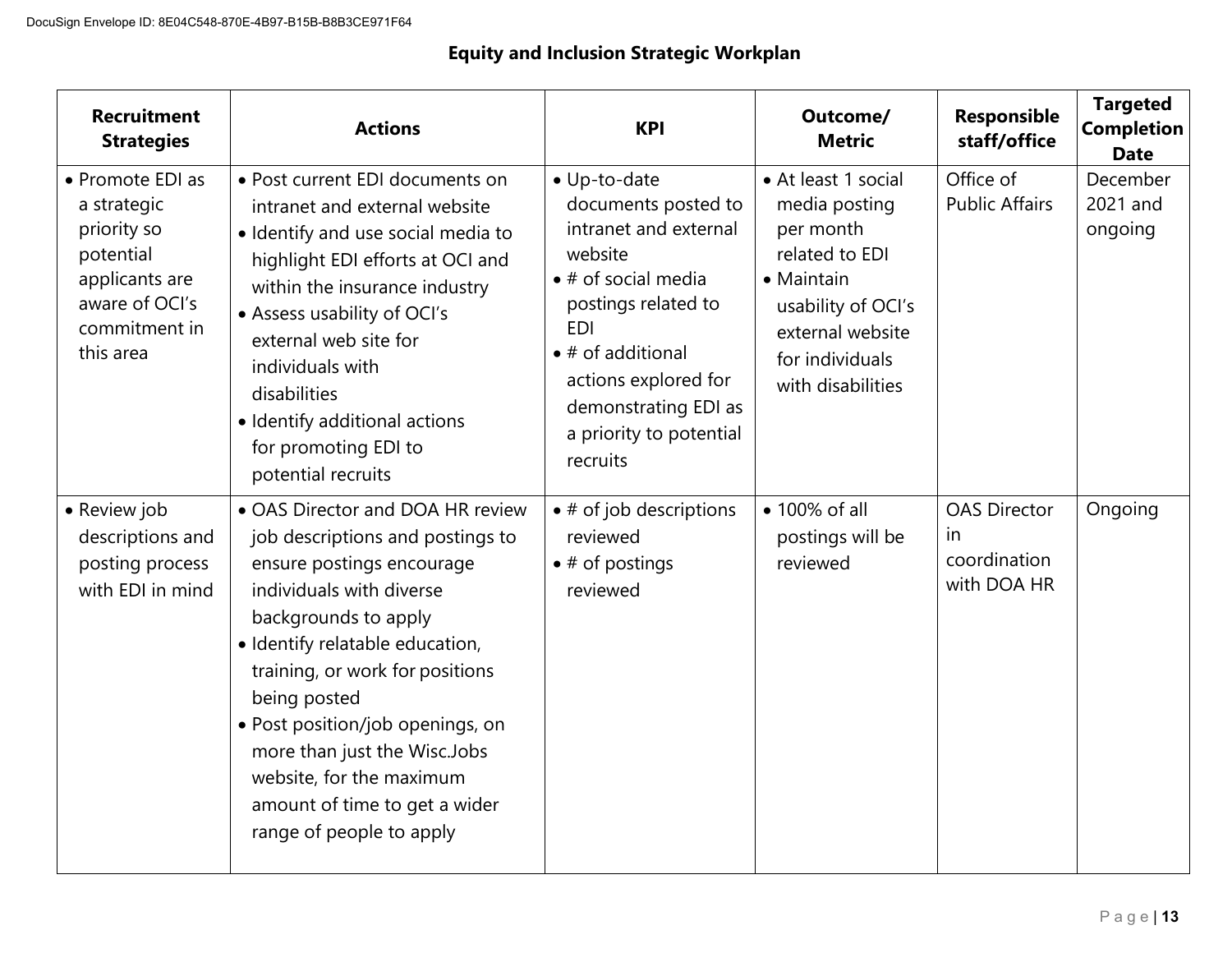| • Explore new<br>recruitment<br>methods and<br>resources in<br>order to<br>promote a more<br>diverse applicant<br>pool | • Obtain knowledge about job<br>fairs (for veterans, colleges,<br>resource centers) and AA/EEO<br>programs, including internship<br>and sponsorship opportunities<br>• Reach out to UW School of<br>Business career coach for the<br>Risk Management & Insurance<br>major<br>• Explore networking<br>opportunities with professional<br>associations for diverse<br>insurance professionals | $\bullet$ # of job fairs OCI<br>attends and how<br>many are available<br>• % of job fairs<br>regarding the<br>minority<br>population<br>$\bullet$ # of speaking<br>engagements at high<br>schools, colleges, or<br>other recruitment<br>sources | • Close the gap for<br>specific job<br>groups where the<br>availability of<br>women or<br>minorities still<br>exceed OCI's<br>workforce<br>demographics | <b>OAS Director</b><br>in<br>coordination<br>with hiring<br>managers,<br>Senior<br>Management<br>, DOA HR,<br>and EDI<br>Committee | Ongoing |
|------------------------------------------------------------------------------------------------------------------------|---------------------------------------------------------------------------------------------------------------------------------------------------------------------------------------------------------------------------------------------------------------------------------------------------------------------------------------------------------------------------------------------|-------------------------------------------------------------------------------------------------------------------------------------------------------------------------------------------------------------------------------------------------|---------------------------------------------------------------------------------------------------------------------------------------------------------|------------------------------------------------------------------------------------------------------------------------------------|---------|
|------------------------------------------------------------------------------------------------------------------------|---------------------------------------------------------------------------------------------------------------------------------------------------------------------------------------------------------------------------------------------------------------------------------------------------------------------------------------------------------------------------------------------|-------------------------------------------------------------------------------------------------------------------------------------------------------------------------------------------------------------------------------------------------|---------------------------------------------------------------------------------------------------------------------------------------------------------|------------------------------------------------------------------------------------------------------------------------------------|---------|

Associated Recruitment Staff Training • Unconscious Bias in Recruitment Training

| <b>Retention</b><br><b>Strategies</b>                                                                                  | <b>Actions</b>                                                                                                                                                                                                       | <b>KPI</b>                                                                                                                    | Outcome/<br><b>Metric</b>                                                                                                                                                                          | <b>Responsible</b><br>staff/office          | <b>Targeted</b><br><b>Completion</b><br><b>Date</b> |
|------------------------------------------------------------------------------------------------------------------------|----------------------------------------------------------------------------------------------------------------------------------------------------------------------------------------------------------------------|-------------------------------------------------------------------------------------------------------------------------------|----------------------------------------------------------------------------------------------------------------------------------------------------------------------------------------------------|---------------------------------------------|-----------------------------------------------------|
| • Educate and<br>communicate<br>opportunities for<br>career<br>advancement<br>and<br>personal/profess<br>ional growth. | • Analyze promotional<br>movements to and within OCI<br>• Offer educational training<br>opportunities to employees on<br>career and personal growth. (e.g.<br>how to apply for promotions,<br>mock interviews, etc.) | $\bullet$ Evaluate # of<br>employee<br>promotions to and<br>within OCI<br>$\bullet$ Evaluate<br>participation in<br>trainings | $\bullet$ Close gap<br>between % of<br>minorities in<br>staff level<br>positions and %<br>who are<br>supervisors<br>$\bullet$ Increase # of<br>diverse employees<br>promoting to and<br>within OCI | <b>OAS Director</b><br>and EDI<br>Committee | Ongoing                                             |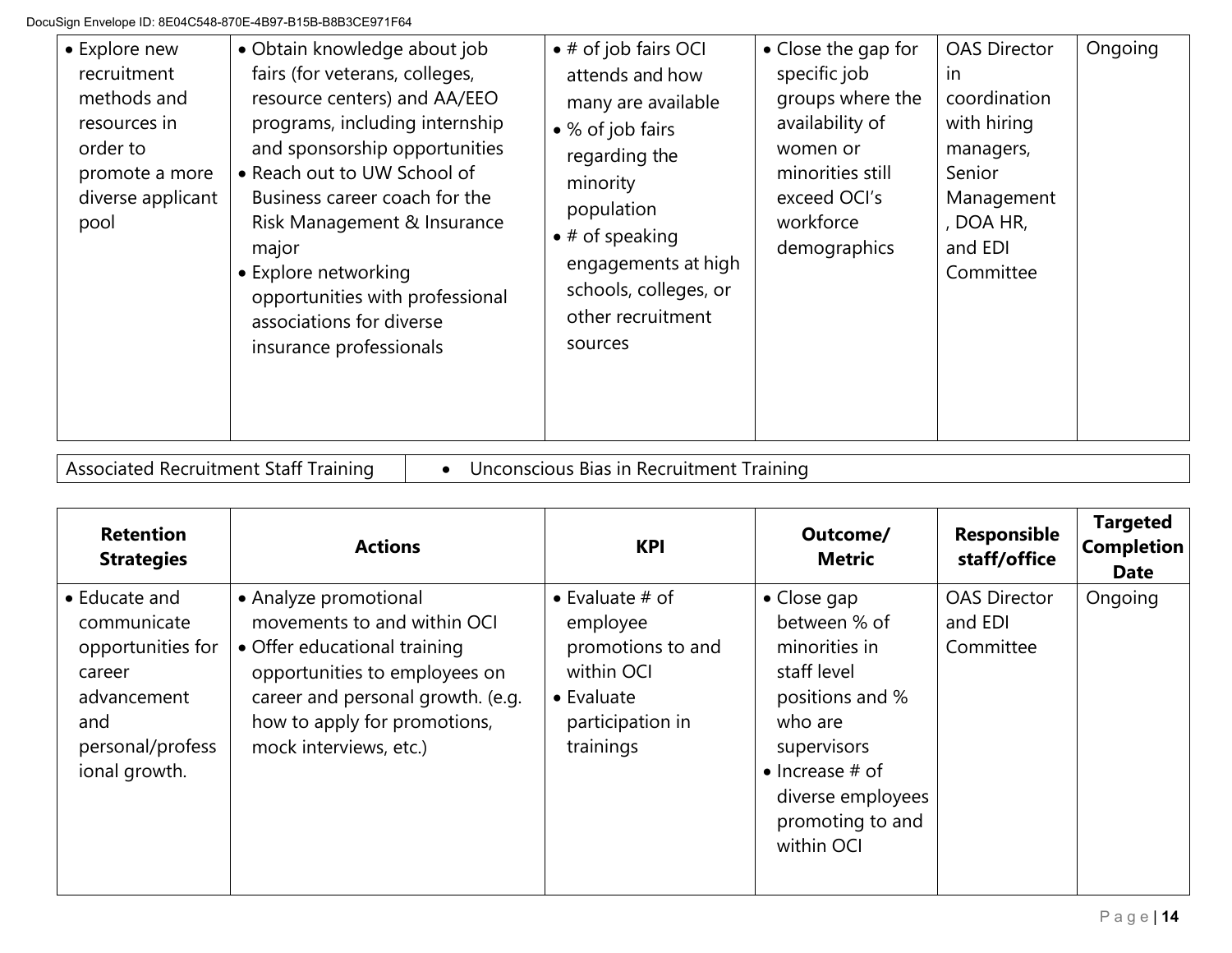| • OAS Director will provide exit<br>• Monitor and<br>interview opportunities for<br>analyze exit<br>information<br>voluntarily separating employees<br>• Review diversity turnover<br>data<br>statistics frequently and report<br>to OCI leadership, including<br>trends from exit interviews. | • Review exit interview<br>information for<br>patterns and handle<br>each situation<br>respectfully | • Trend analysis<br>results in lower<br>turnover rate | <b>OAS</b><br>Director<br>and<br>employee<br>supervisors | Ongoing |
|------------------------------------------------------------------------------------------------------------------------------------------------------------------------------------------------------------------------------------------------------------------------------------------------|-----------------------------------------------------------------------------------------------------|-------------------------------------------------------|----------------------------------------------------------|---------|
|------------------------------------------------------------------------------------------------------------------------------------------------------------------------------------------------------------------------------------------------------------------------------------------------|-----------------------------------------------------------------------------------------------------|-------------------------------------------------------|----------------------------------------------------------|---------|

Associated Retention Staff Training • Inclusion Training for all OCI staff

| <b>Agency Culture</b><br><b>Strategies</b>                         | <b>Actions</b>                                                                                                                                                                                                                                                                                                                                                                                                           | <b>KPI</b>                 | Outcome/<br><b>Metric</b>                                                                             | Responsible<br>staff/office                                                                                                                                        | <b>Targeted</b><br><b>Completion</b><br><b>Date</b> |
|--------------------------------------------------------------------|--------------------------------------------------------------------------------------------------------------------------------------------------------------------------------------------------------------------------------------------------------------------------------------------------------------------------------------------------------------------------------------------------------------------------|----------------------------|-------------------------------------------------------------------------------------------------------|--------------------------------------------------------------------------------------------------------------------------------------------------------------------|-----------------------------------------------------|
| $\bullet$ Develop,<br>distribute, and<br>analyze a staff<br>survey | • Establish subcommittee to create<br>and execute an<br>engagement/perspective survey to<br>obtain a better understanding of<br>OCI employees' job satisfaction,<br>work environment, level of<br>acceptance of EDI practices, desire<br>to be involved in<br>workgroups/committee<br>• Analyze survey results to identify<br>issues affecting minority groups<br>• Communicate, as appropriate, to<br>SMT and employees | • % of surveys<br>returned | • Utilize survey<br>results to assess<br>strategic priorities<br>for the equity and<br>inclusion plan | <b>OAS Director</b><br>-in<br>coordination<br>with Senior<br>Management<br>Team; OCI<br><b>EDI</b><br>Advisory<br>Committee;<br>and Office<br>of Public<br>Affairs | June 2021<br>and<br>Ongoing                         |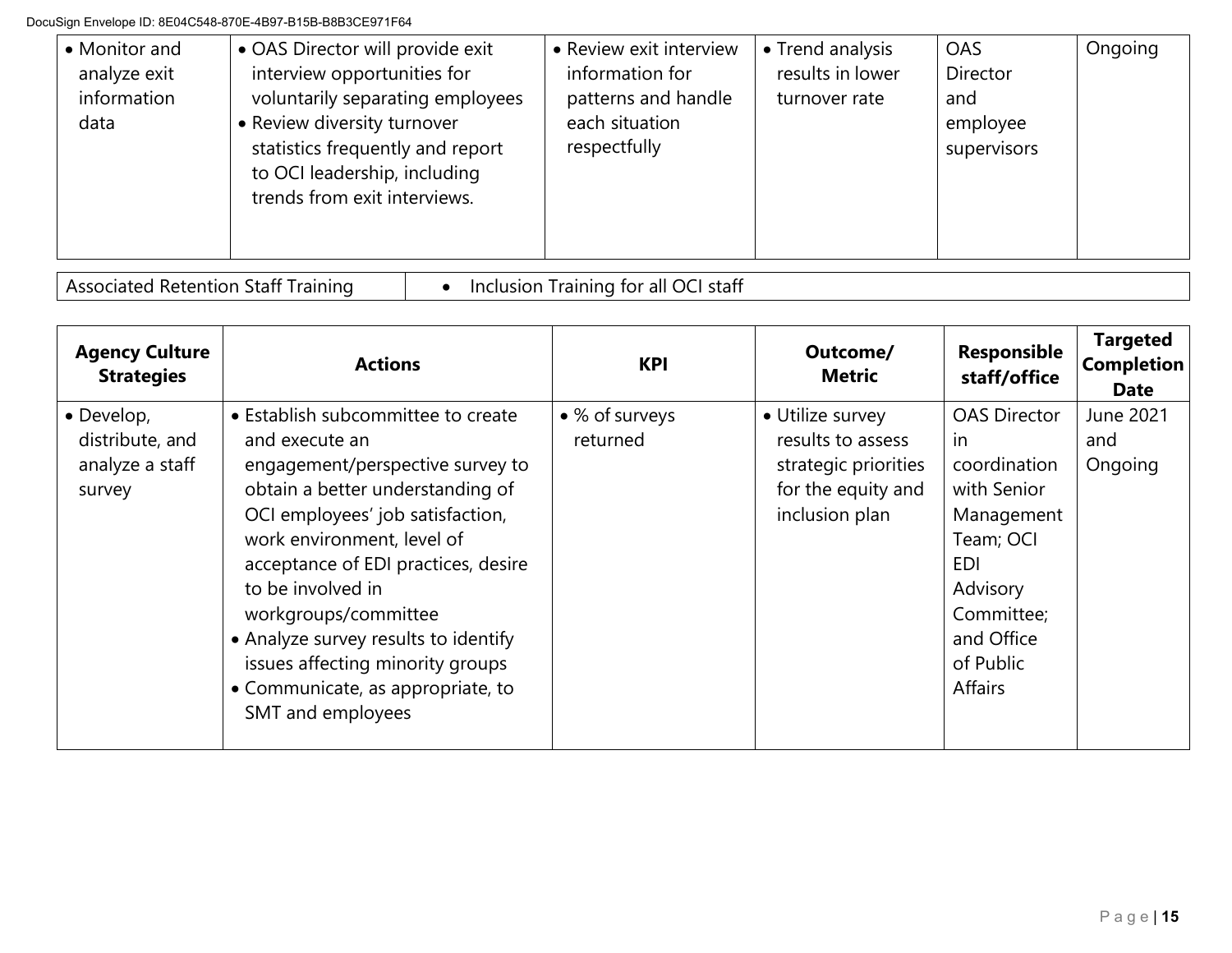| • Foster open<br>communication<br>among staff.                                                                                                                   | • Evaluate options for an anonymous<br>way to make comments, complaints<br>and/or suggestions                                                                                                                                                                                                                                        | • Review all<br>information received<br>and address on an<br>ongoing basis                       | 100% of actionable<br>suggestions are<br>addressed                                                                              | <b>OCI Senior</b><br>Management                                                                                               | Ongoing |
|------------------------------------------------------------------------------------------------------------------------------------------------------------------|--------------------------------------------------------------------------------------------------------------------------------------------------------------------------------------------------------------------------------------------------------------------------------------------------------------------------------------|--------------------------------------------------------------------------------------------------|---------------------------------------------------------------------------------------------------------------------------------|-------------------------------------------------------------------------------------------------------------------------------|---------|
| • Ensure regular<br>ongoing<br>communication<br>among the<br>Equity,<br>Diversity, and<br>Inclusion<br>Advisory<br>Committee, OCI<br>leadership and<br>employees | • EDI Advisory Committee and Senior<br>Management meet at least<br>quarterly regarding updates from<br>both parties<br>• During all staff quarterly meetings,<br>have Senior Management address<br>any issues/comments relating to<br><b>EDI</b><br>• Resources obtained from the<br>insurance industry are shared with<br>OCI staff | $\bullet$ # of staff and<br>management<br>meetings where E&I<br>Plan progress is<br>communicated | • Committee will<br>have constant<br>communication<br>with Senior<br>Management<br>regarding all<br>agency<br>events/activities | <b>OAS Director</b><br>in<br>coordination<br>with Senior<br>Management<br>Team and<br><b>OCI EDI</b><br>Advisory<br>Committee | Ongoing |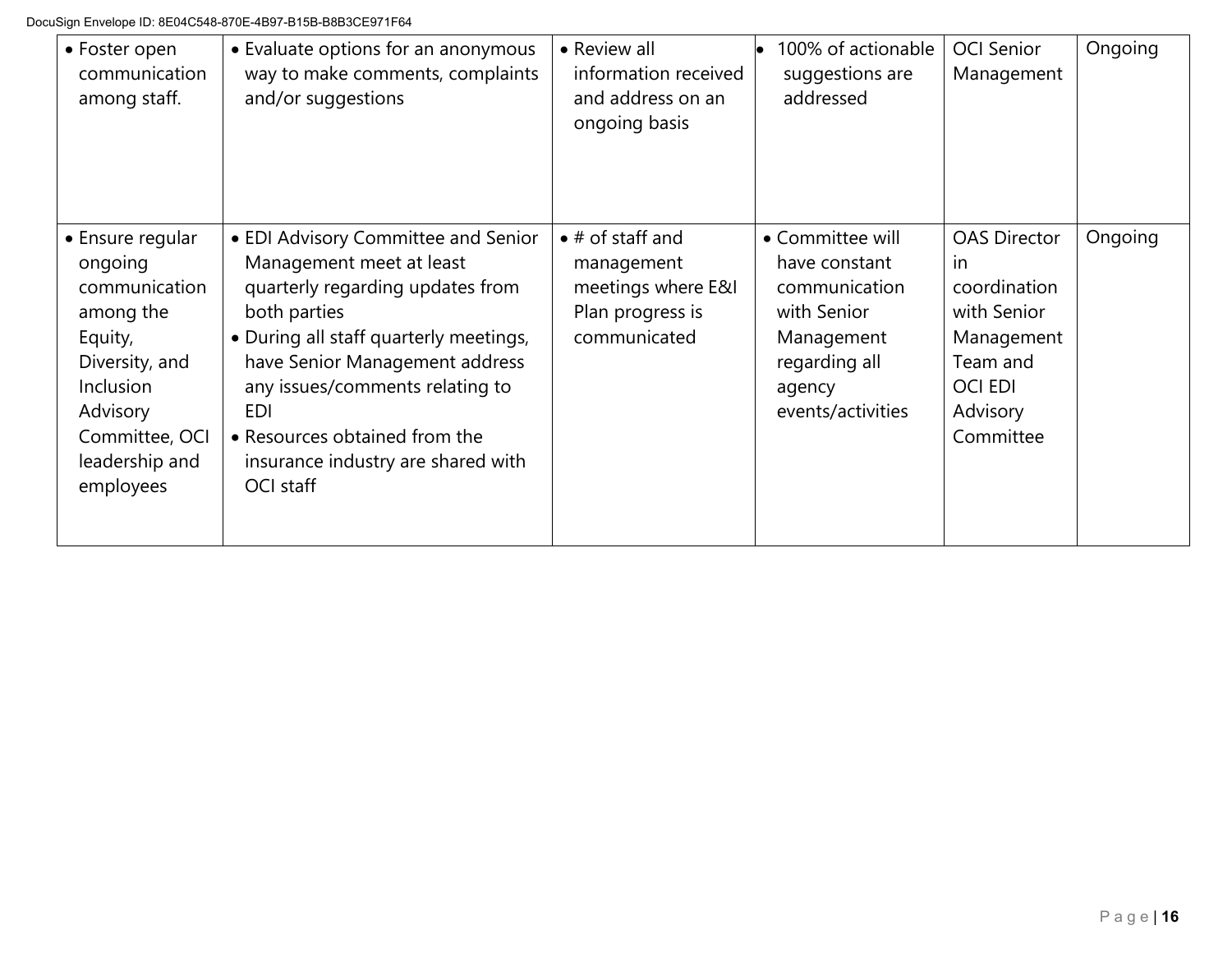| • Increase staff<br>and leadership<br>knowledge,<br>understanding<br>and<br>competency in<br><b>EDI</b> | • EDI Advisory Committee is<br>reintroduced explaining their<br>objective, what they do, and how<br>they can help<br>• Ensure all staff obtain mandatory<br>annual EDI training<br>• Provide ongoing EDI training<br>opportunities<br>• Encourage OCI participation in NAIC<br><b>EDI</b> activities | • Rename Advisory<br>Committee to meet<br>EO #59<br>requirements<br>Reintroduce<br><b>Advisory Committee</b><br>and have ongoing<br>committee and/or<br>leadership<br>communication to<br>agency about plan<br>status/activities | • 50-75% more<br>involvement and<br>awareness of the<br>committee, what<br>it stands for, and<br>how an employee<br>can help or be<br>helped<br>• Periodically<br>distribute<br>information to<br>increase the<br>competence and<br>comfort of EDI<br>issues | Senior<br>Management<br>and EDI<br>Advisory<br>Committee                                      | Ongoing |
|---------------------------------------------------------------------------------------------------------|------------------------------------------------------------------------------------------------------------------------------------------------------------------------------------------------------------------------------------------------------------------------------------------------------|----------------------------------------------------------------------------------------------------------------------------------------------------------------------------------------------------------------------------------|--------------------------------------------------------------------------------------------------------------------------------------------------------------------------------------------------------------------------------------------------------------|-----------------------------------------------------------------------------------------------|---------|
| • Analyze key<br><b>EDI</b> metrics                                                                     | • OAS Director obtains<br>demographic reports of<br>agency<br>• OAS Director reviews reports<br>regularly                                                                                                                                                                                            | $\bullet$ # of<br>communications to<br>staff and<br>leadership                                                                                                                                                                   | • Evaluate data to<br>identify<br>modifications<br>needed to the EDI<br>strategic plan                                                                                                                                                                       | OAS<br>Director in<br>coordination<br>with<br>DOA/DPM<br>and OCI EDI<br>Advisory<br>Committee | Ongoing |

Associated Staff Training **•** Implicit Bias training for all OCI staff